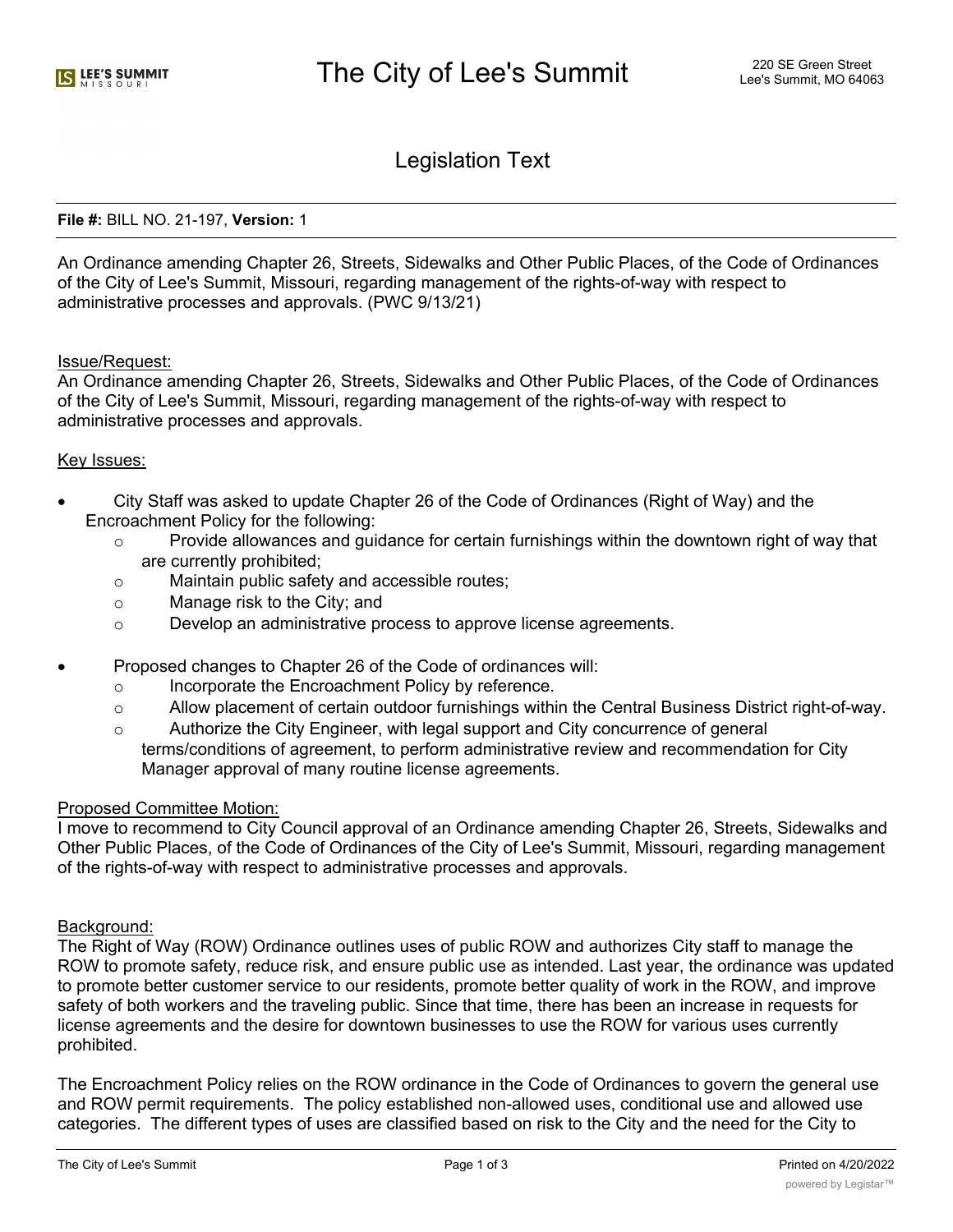### **File #:** BILL NO. 21-197, **Version:** 1

manage and maintain infrastructure.

City staff could review specific requests to place non-allowed items in the ROW, such as a fence or HOA monument. The review process is generally technical; to perform a traffic safety review, ADA compliance review, infrastructure and public risk assessment. These tasks are typically performed by the Public Works Department and Law Department. Due to the technical nature and routine application, Public Works Committee directed staff to develop an administrative process to review and approve these license agreements. In doing so, the review and approval process may be expedited and improve customer service.

The proposed ordinance changes would designate the City Engineer with the authority to review and recommend approval of a license agreement to the City Manager. The City Engineer is designated by ordinance with the role of managing public ROW. By Charter, the City Manager is authorized to sign contracts on behalf of the City. In the case of a license agreement, the City pays no fee. The City is not seeking an application fee either. Instead, the applicants are providing appropriate levels of insurance and indemnity to the City as recommended by the City's Law Department. Some license agreements are part of development projects that must require a development agreement subject to the review and approval of the Planning Commission and City Council. Those license agreements are exceptions to this proposed administrative process and would continue to follow that existing process where stipulated in a development agreement.

The other component in these proposed changes is to allow certain activities, such as outdoor dining, in the downtown area. Following COVID business restrictions, the City provided emergency authorization for outdoor dining or other temporary furnishings in the ROW in the downtown area. When the emergency declaration expired, those outdoor activities were no longer compliant with local codes and ordinances. These encroachments are currently not allowed. Moreover, certain encroachments such as awnings overhanging the ROW are also not allowed under the right-of-way ordinance, but have existed for many years.

The downtown merchants approached City staff and elected officials with requests to make provisions for certain furnishings to support activities in the right of way within the Central Business District, such as outdoor dining, decorations, awnings, etc. The changes in this ordinance would incorporate the encroachment policy changes and authorize City Staff to manage the types and location of furnishing in a lawful manner.

The City's main concern in managing the downtown ROW is to ensure rights-of-ways remain available for its intended purpose and the ADA compliant accessible route is maintained at all times. If approved, City staff is prepared to initiate work to clearly delineate the ADA accessible route that cannot be obstructed. For example, tables and chairs for outdoor dining could not encroach on the accessible route, and they would have to be detectable by a visually impaired person using a caning technique to move about.

Updates to the encroachment policy have been proposed to allow tenants or property owners to place certain items in the right of way under specific standards and conditions. The proposed changes to this ordinance would incorporate by reference the standards and conditions set forth in the Encroachment Policy.

Michael Park, Director of Public Works

Staff recommends approval.

Committee Recommendation: The Public Works Committee voted unanimously 4-0 to recommend to City Council approval of an Ordinance amending Chapter 26, Streets, Sidewalks and Other Public Places, of the